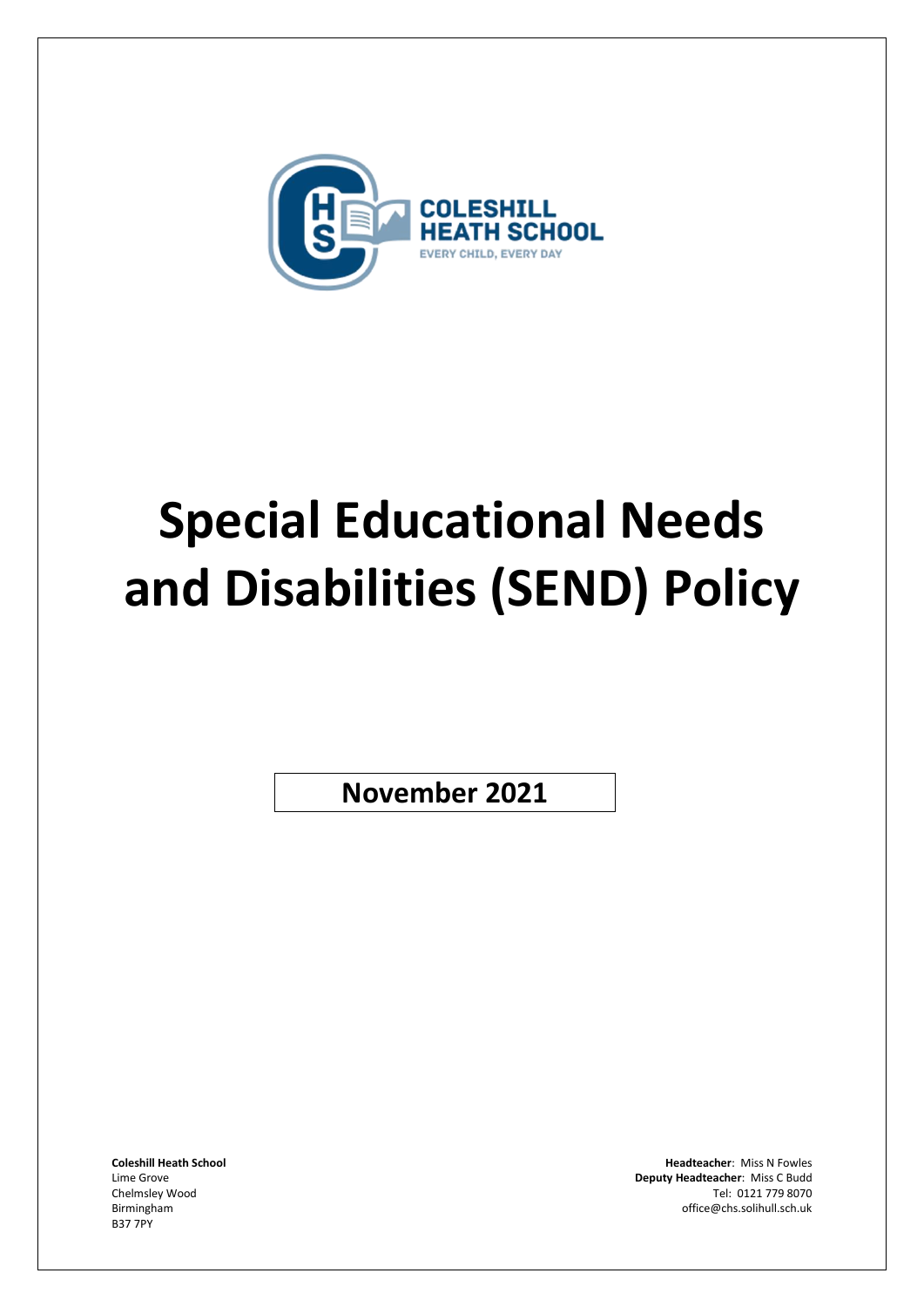This policy complies with the statutory requirements laid out in the SEND Code of Practice  $0 - 25$  (July 2015) and was written with reference to the following guidance and documents:

- **Code of Practice 0 – 25 (July 2015) and written with reference to the following guidance and documents:**
- **Equality Act 2010: advice for schools DfE Feb 2013**
- **Schools SEN Information Report Regulations (2014)**
- **Statutory Guidance on Supporting pupils at school with medical conditions August 2017**
- **The National Curriculum in England Key Stage 1 and 2 framework document September 2013**
- **Child Protection & Safeguarding Policy**
- **Accessibility Plan**
- **Teachers Standards 2012**

This policy should also be read in conjunction with the following policies:

- **Anti-bullying and Discrimination**
- **Data Protection**
- **Behaviour**
- **Intimate Care**
- **Teaching Learning and Assessment Policy**
- **Equal Opportunities Policy**
- **Child Protection & Safeguarding Policy**
- **Home-learning Policy**
- **Complaints Procedure Statement**
- **Accessibility Plan**
- **Health and Safety Guidelines**

This policy will develop as any necessary changes are implemented over the coming year. **It will be reviewed annually.**

#### **Introduction**

'An educationally inclusive school is one in which teaching and learning, achievements, attitudes and well-being of every young person matter. Effective schools are educationally inclusive schools. This shows, not only in their performance, but also in their ethos and their willingness to offer new opportunities to pupils who may have experienced previous difficulties. This does not mean treating all pupils the same. Rather it involves taking account of pupils' varied life experiences and needs' **OfSTED** 

As an inclusive community, Coleshill Heath School ensures as far as possible that the needs of all pupils are met, enabling them to achieve success and make a positive contribution to society. Inclusion concerns pupils with special educational or medical needs, those from ethnic minority cultures, asylum seekers, travellers, the vulnerable, pupil premium children, children in public care, and those with social and emotional difficulties.

We are committed to high achievement for all, supporting pupils and families in making the very best of the opportunities available to them.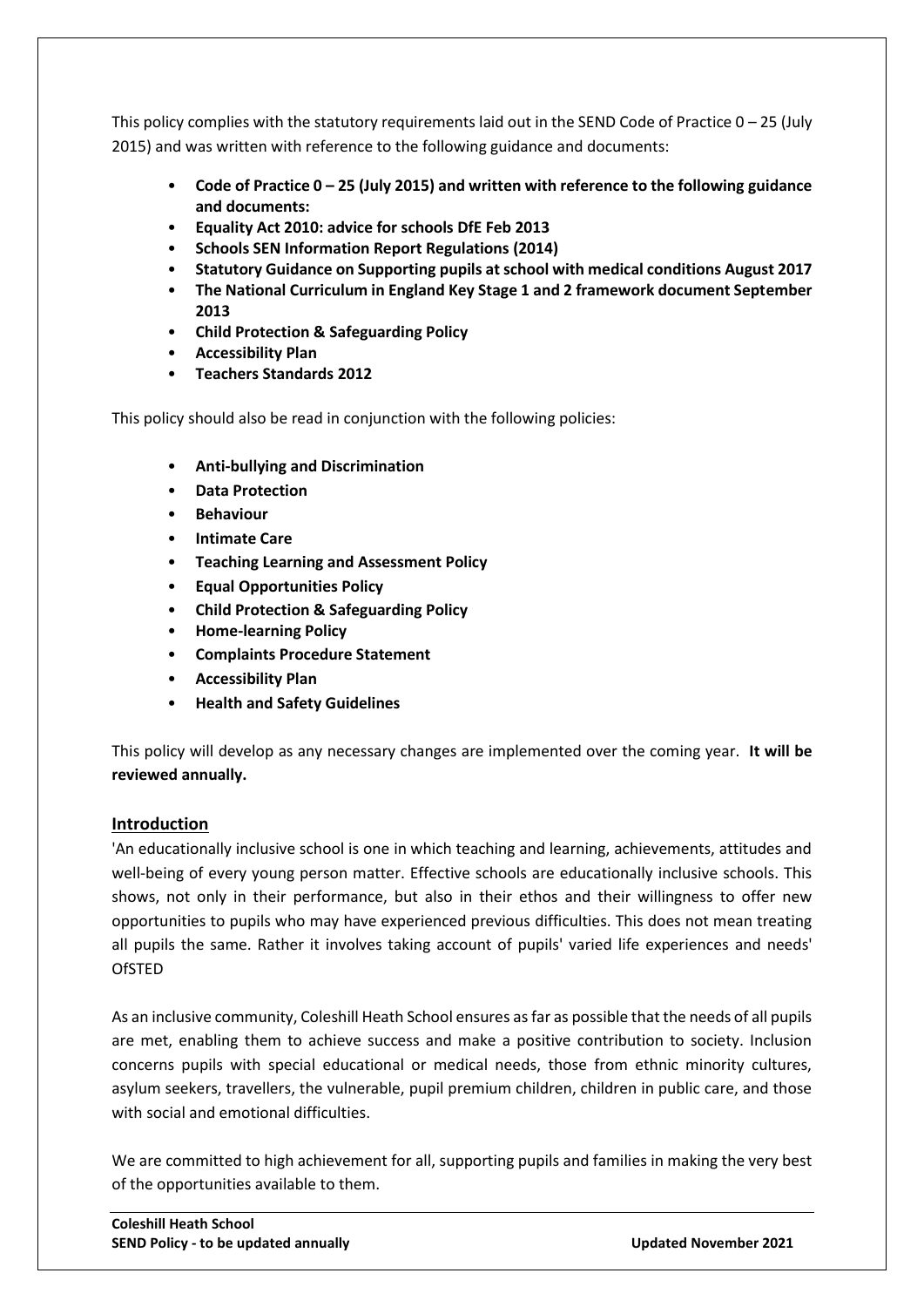At Coleshill Heath School, we are committed to developing an inclusive ethos, underpinned by policies and practices. These are maintained and developed by the Special Education Needs Co-ordinator (SENDCO) in collaboration with the Senior Leadership Team, liaising with the SEND Governor, parents and families. The role of SENDCO is currently performed by Miss Caroline Budd, who can be contact at school via telephone 0121 779 8070 or via email office@chs.solihull.sch.uk

#### **Provision**

We maintain our inclusive values, shared between all staff, pupils, governors, parents/carers and outside professionals so that all pupils are enabled to achieve as much as they can and derive the maximum benefit according to their individual needs.

- Establishing systems and structures within the school to enable us to manage the needs of all pupils.
- We have a non-class based SENDCO who ensures that inclusive practices are consistent throughout the school to meet the needs of all pupils.
- We have a Special Educational Needs and Disability register to include all children who have Statements of SEND, EHCPs or who receive additional school support. Additionally we have a Provision Map which details the type and nature of support offered (internally and externally). The register and Provision Map are up-dated termly and enable all children to be tracked and support adjusted if necessary. This allows the senior leadership team to compile essential data such as the levels of attainment of various ethnic groups, attainment/support by gender and enables us to monitor how successful our inclusive education is;
- All plans, including Needs Based Plans are up-dated by class teachers with support from the SENDCO, ASD, CLD and SEMH lead practitioners on a termly basis. The plans are monitored so that they are effective in meeting children's needs.
- The SEND register and Provision Maps are reviewed regularly and copies are available for all staff;
- The SENDCO/SEN team meets regularly with external agencies to review individual cases and ensure provision is effective.
- All staff are kept up to date with regard to child protection issues and procedures and any children causing concern are referred to the Designated Safeguarding Lead professionals who are the Headteacher, Miss Nicole Fowles, Deputy Headteacher, Miss Caroline Budd, Assistant Headteacher, Mr Andrew Russell, Safeguarding, Welfare and Inclusion Manager, Mrs Nicola Catlow.

We work closely with Children's Services to support our more vulnerable children and engage all professionals in a multi-agency approach to addressing individual needs. We track the children through the Special Educational Needs and Disability register, Provision Map and Insight tracking.

The school also liaises closely with receiver secondary schools to enable smooth transition to take place for all pupils including those who are vulnerable. All school policies are regularly reviewed and amended, ensuring that SEND is at the centre of school development – increasing the learning and participation of all children and responding to the diversity of their needs. We monitor planning, assessment, attainment, standards of teaching and learning and the school environment itself. Our aim has always been to ensure that school practices reflect the inclusive cultures and policies of our school.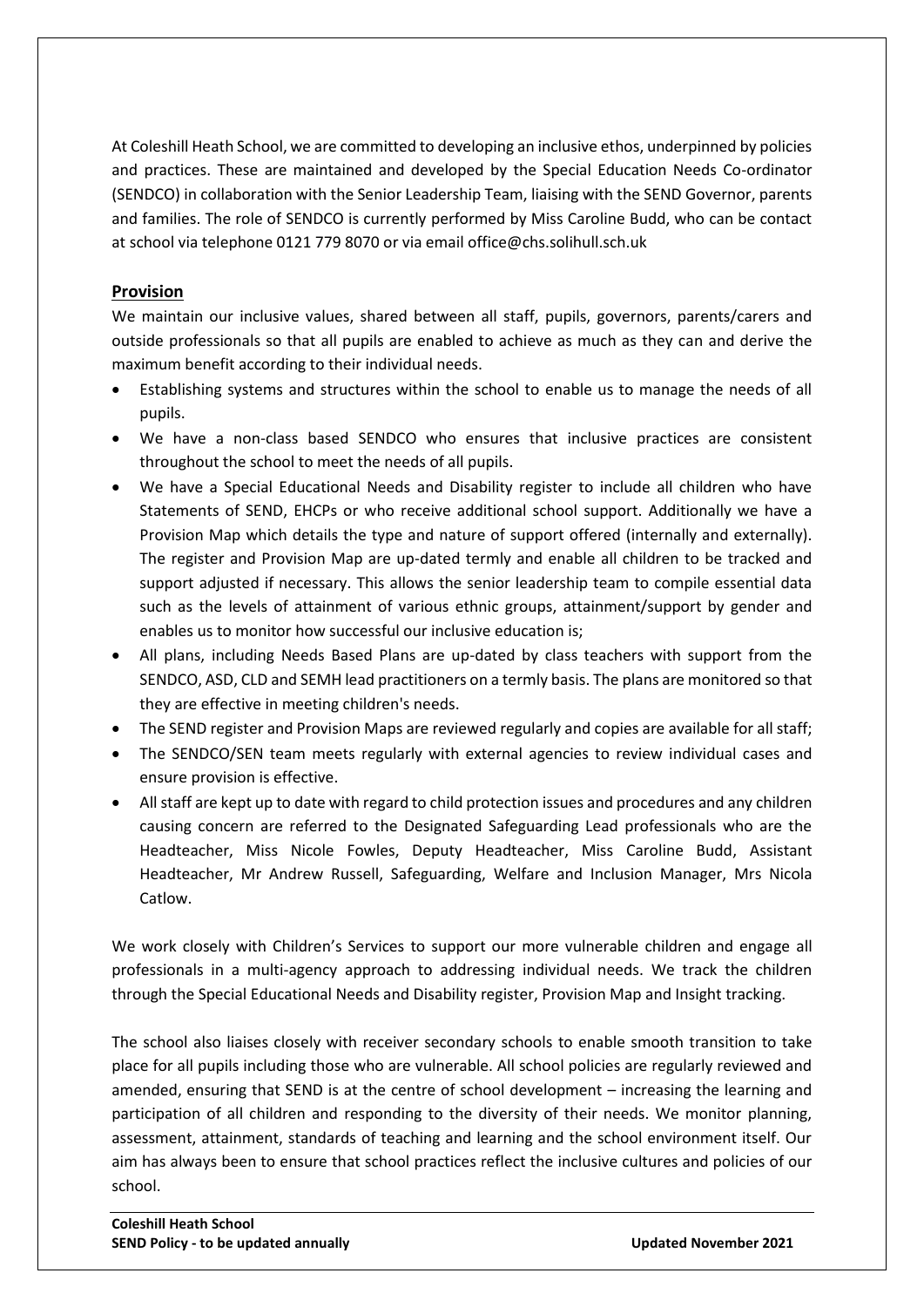#### **Indicators of Success at Coleshill Heath School**

- Everyone is made to feel welcome
- pupils help each other
- staff and pupils treat each other with respect
- pupils are equally valued
- the school seeks to draw and admit all pupils from our locality
- pupils new to the school are helped to feel settled
- there is a partnership between staff and parents/carers
- staff and governors work well together
- staff, governors, pupils and parents/carers share an ethos of inclusion
- community resources are known and drawn upon
- staff appointments and promotions are fair
- good induction of new staff
- staff expertise is fully recognised and utilised
- there are high expectations of all pupils
- differentiation supports each individual pupil's needs
- teachers plan, review and teach in partnerships
- staff collaborate with each other
- staff seek to remove all barriers to learning and participation in school
- all forms of support are co-ordinated
- the Code of Practice is used to reduce the barriers to learning and participation of all pupils
- support for those learning English as an additional language is co-ordinated with learning support
- we identify children who are exceptionally able learners and provide opportunities to meet their needs
- we are working to remove barriers to full attendance
- we maintain anti-bullying and equal opportunity policies
- we record incidents of racism and report these to the local authority
- we assess and monitor the attainment of pupils to ensure equality of opportunity
- we provide a range of support strategies delivered by teachers and TAs in order to meet individual pupil's needs
- lessons are made accessible to all through a fully differentiated curriculum and by support
- lessons develop an understanding and acceptance of difference
- pupils are actively involved in their own learning including the target setting process
- pupils learn collaboratively
- assessment encourages and tracks the achievements of all pupils
- behaviour for learning is excellent, based on mutual respect
- home-learning contributes to the learning of all
- opportunities are available for all pupils to take part in activities outside the classroom

Inclusion for all is at the heart of the school's core priorities and permeates all that we do as a learning community.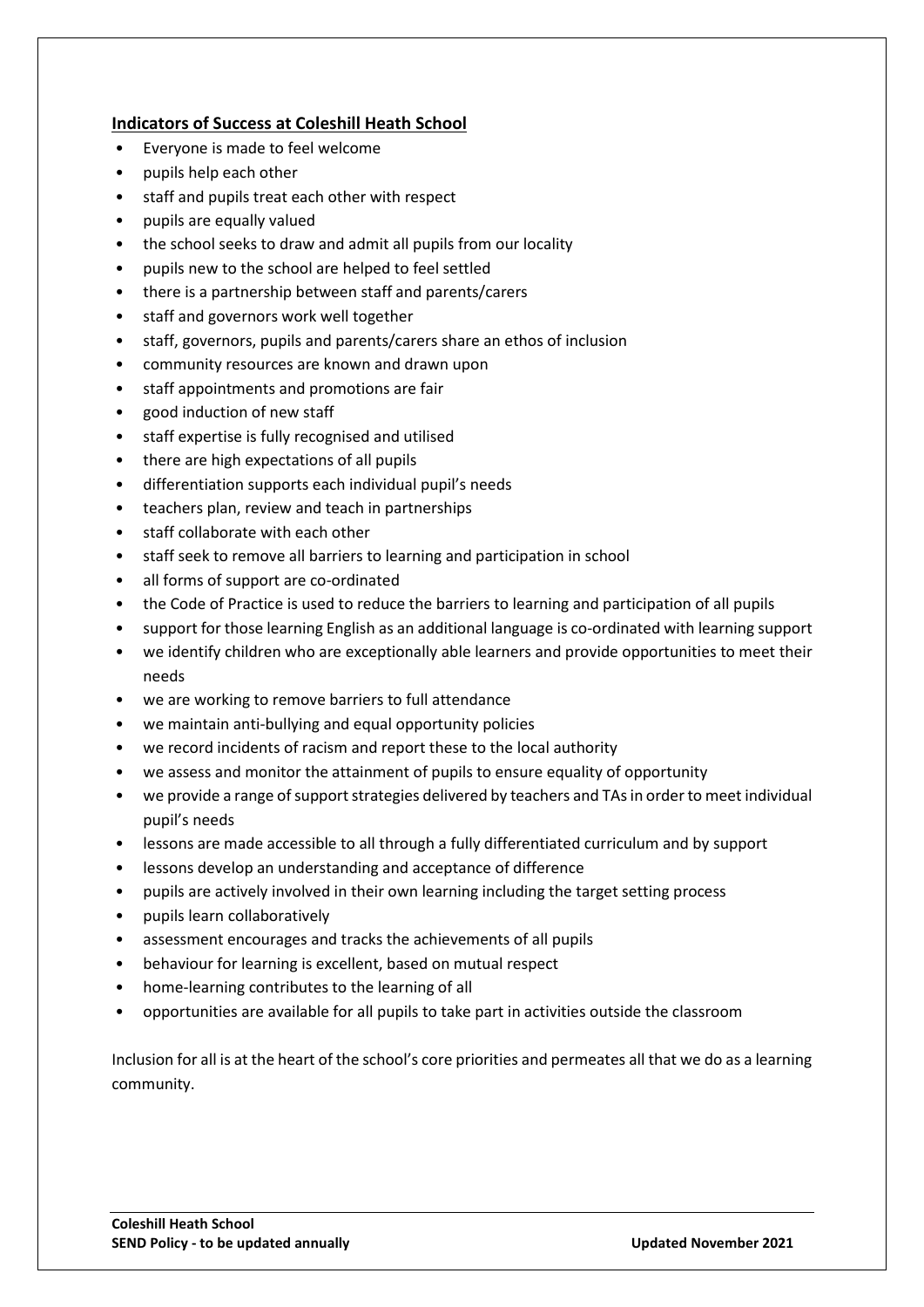#### **Special Educational Needs and Disability**

This section is based on the guidance of the Special Educational Needs and Disabilities Code of Practice 0 to 25 years. It aims to promote a consistency of approach to meeting children's special educational needs, with a focus on preventative work to ensure that those needs are identified as quickly as possible and early action is taken. The legal framework for this policy is the Special Educational Needs and Disability Regulations 2014. We aim to identify children with special needs and disabilities at the earliest opportunity and ensure that the appropriate support is in place to support learning.

#### **Principles**

- A child with SEND should have their needs met where possible
- The views of the child should be sought and taken into account
- Children with SEND should have full access to a broad, balanced and relevant education
- Parents and carers will be invited to work in partnership with the school to address the needs of pupils with special educational needs

#### **Roles and Responsibilities**

The Senior Leadership Team have overall responsibility for all inclusion issues ensuring the school meets its statutory and moral obligations. The SENDCO is responsible for the day-to-day processes and procedures, supporting teachers and teaching assistants in meeting the needs of children.

#### **Teaching**

The SENDCO reviews pupil progress and ensures that, through a rigorous examination of the data, best outcomes for pupils with SEND are achieved. All teachers will work to implement this policy and take the major responsibility for planning to meet the needs of their pupils on a day-to-day basis (Individual Needs based plans and external advice).

The SENDCO will ensure that requirements set out in the Code of Practice are being met. This will be achieved by:-

- Liaising with and advising colleagues
- Reviewing SEND data
- Monitoring the records of all pupils with SEND
- Liaising with the parents of children with SEND
- Contributing to and arranging INSET for all staff
- Liaising with external agencies/professionals
- Inviting parents to reviews
- Seeking the views of children on the SEND register

#### **Admission Arrangements**

Children are admitted throughout the school in accordance with Solihull Local Authority admissions policy which states that those with SEND, where appropriate, should be given priority for a place. Parents are encouraged to visit the school prior to application and to state clearly on the forms any special needs their child may have.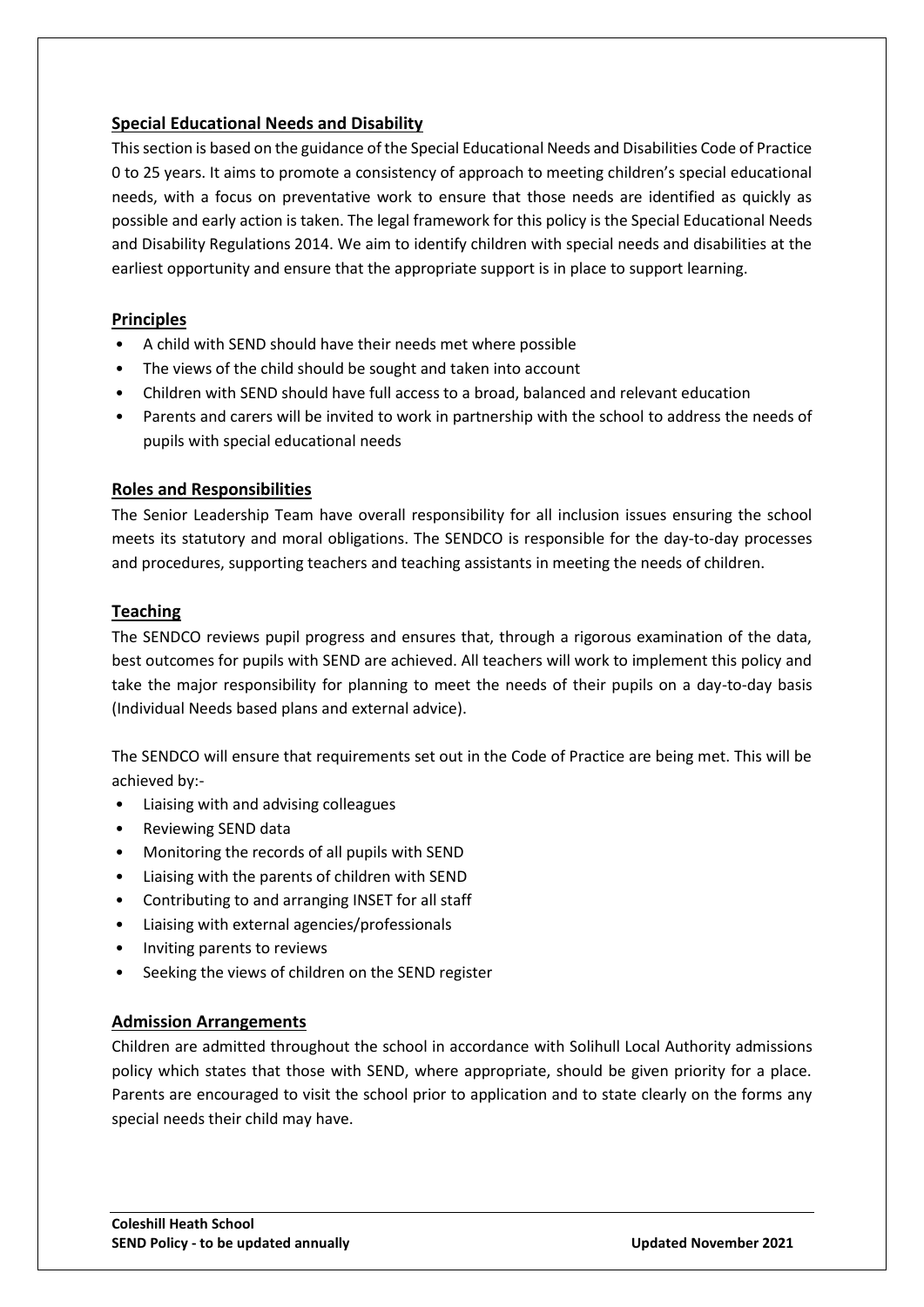#### **Access**

See Accessibility Plan

#### **The Graduated Approach (see Appendix 1)**

The Code of Practice's graduated approach is a model of action and intervention to help children who have SEND. The approach recognises that there is a continuum of Special Educational Needs. Where necessary, increasingly specialist resources will be made available. Effective provision for children with SEND involves a continuous cycle of planning, teaching and assessing. SEND information follows the child from the EYFS through KS1 & KS2 and then to Secondary School.

#### **Identification, Assessment and Provision for SEND**

The 2015 Special Educational needs and Disabilities Code of Practice for 0 to 25 states that:

- A pupil has SEN where their learning difficulty or disability calls for special educational provision, namely provision different from or additional to that normally available to pupils of the same age. Making higher quality teaching normally available to the whole class is likely to mean that fewer pupils will require such support.

#### **There are four broad categories of need:**

- Communication and interaction
- Cognition and learning
- Social, emotional and mental health difficulties
- Sensory and physical needs

We consider what is NOT SEND but may impact on progress and attainment:

- Disability (the Code of Practice outlines the "reasonable adjustment" duty for all settings and schools provided under current Disability Equality legislation – these alone do not constitute SEN)
- Attendance and Punctuality
- Health and Welfare
- EAL
- Being in receipt of the Pupil Premium Funding
- Being a Looked After Child
- Being a child of a Serviceman/woman
- Additionally identifying behaviour as a need will no longer be an acceptable way of describing SEN but an underlying response to need.

#### **Allocation of Resources**

We aim to use resources to support Teachers and support staff to provide appropriate resources for use with individuals or small groups of children. The effectiveness of resources and the manner in which they have been deployed are regularly monitored and evaluated by the SENDCO.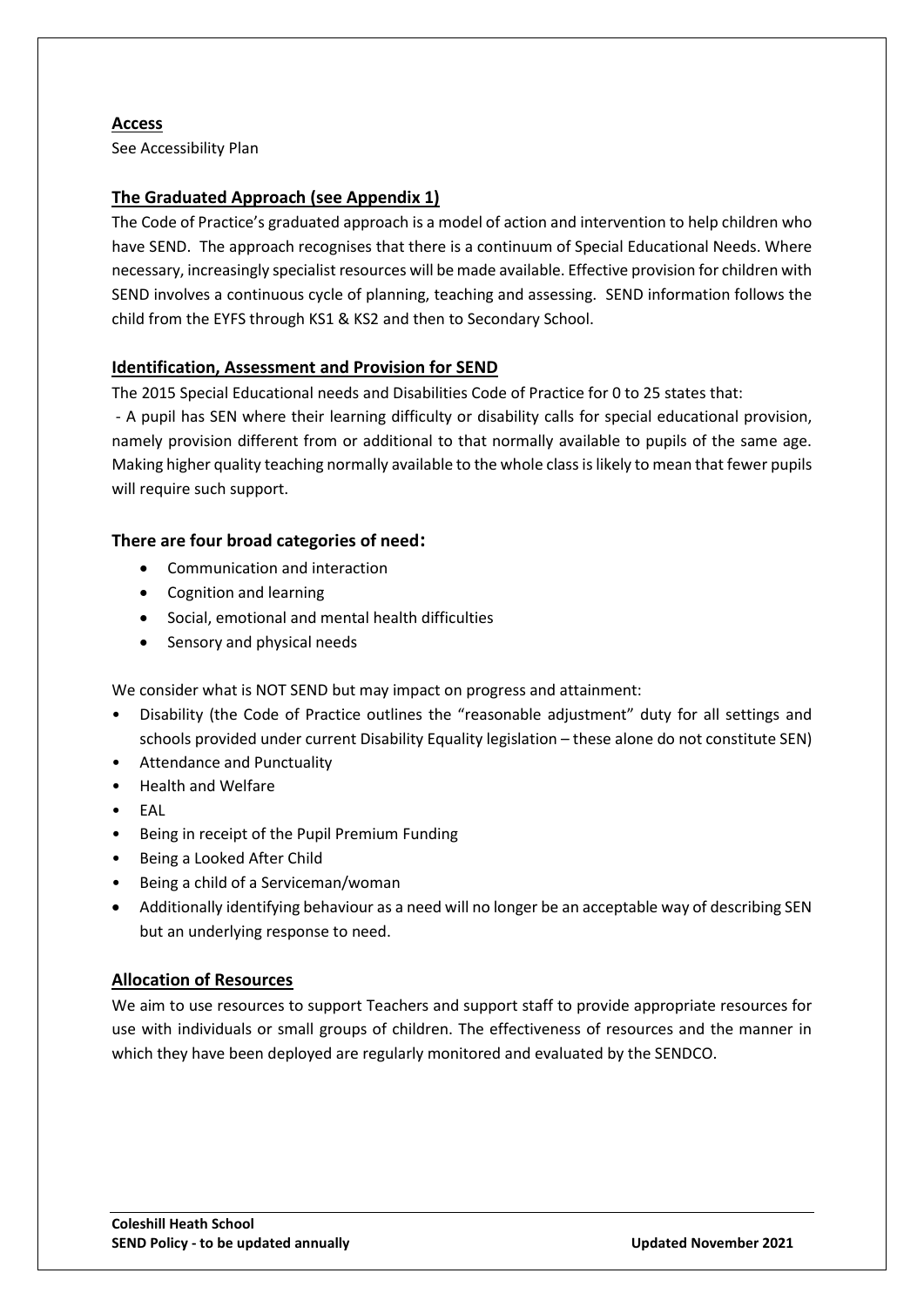#### **Identification and Assessment Arrangements and Review Procedures**

The SEND Code of Practice 2015 states: 6.38

*'In deciding whether to make special educational provision, the teacher and SENDCO should consider all of the information gathered from within the school about the pupil's progress, alongside national data and expectations of progress. This should include high quality and accurate formative assessment, using effective tools and early assessment materials. For higher levels of need, schools should have arrangements in place to draw on more specialised assessments from external agencies and professionals.'*

#### **Identifying the Need**

Observations are made in the first term for each child in Nursery and Reception. We believe that early identification of a child's difficulty is essential so that necessary provision may be made to support the child's progress as soon as possible. When a Class Teacher or parent expresses a concern about a child's development, the SENDCO is informed. The SENDCO meets with the teacher and parents and decides whether the child's difficulties require special educational provision to be made. Children who join Coleshill Heath who have already been identified as having special educational needs and disabilities are discussed with the Senior Leadership Team and the team then ensures that appropriate arrangements are made for that child with Class Teachers and discussed with parents.

#### **Assessment**

At Coleshill Heath, teachers continually assess children's learning. Each term, every child has a formal assessment made in reading, writing and mathematics. The results of these assessments are analysed by Class Teachers and the SENDCO. The information gathered is used to monitor the children's progress and informs future planning. Learning & Standards review meetings ensure that response to underachievement is swift and robust.

#### **Procedures at Coleshill Heath Initial Concern**

The child's name is entered on the Monitoring list after the child has been discussed with SENDCO. The SEND team will advise Class Teachers on teaching/management strategies and inform them of available resources. Usually, the needs of children on the Monitored register will be met through structured differentiation in the class, supported by intervention strategies. SEND support is primarily delivered by class teachers, through differentiated teaching methods. Additional support is provided by external agencies, the SEND team and by trained teaching assistants (TAs) throughout the school.

The Provision Map is reviewed termly, by the SEND team, in line with current pupil needs. The SEND lead professional takes a leading role in collaborating with the Class Teacher and parents with support from outside agencies when necessary to meet the children's needs. Targets will be agreed between the SENDCO and specialists after more detailed assessments are carried out to establish specific areas of difficulty.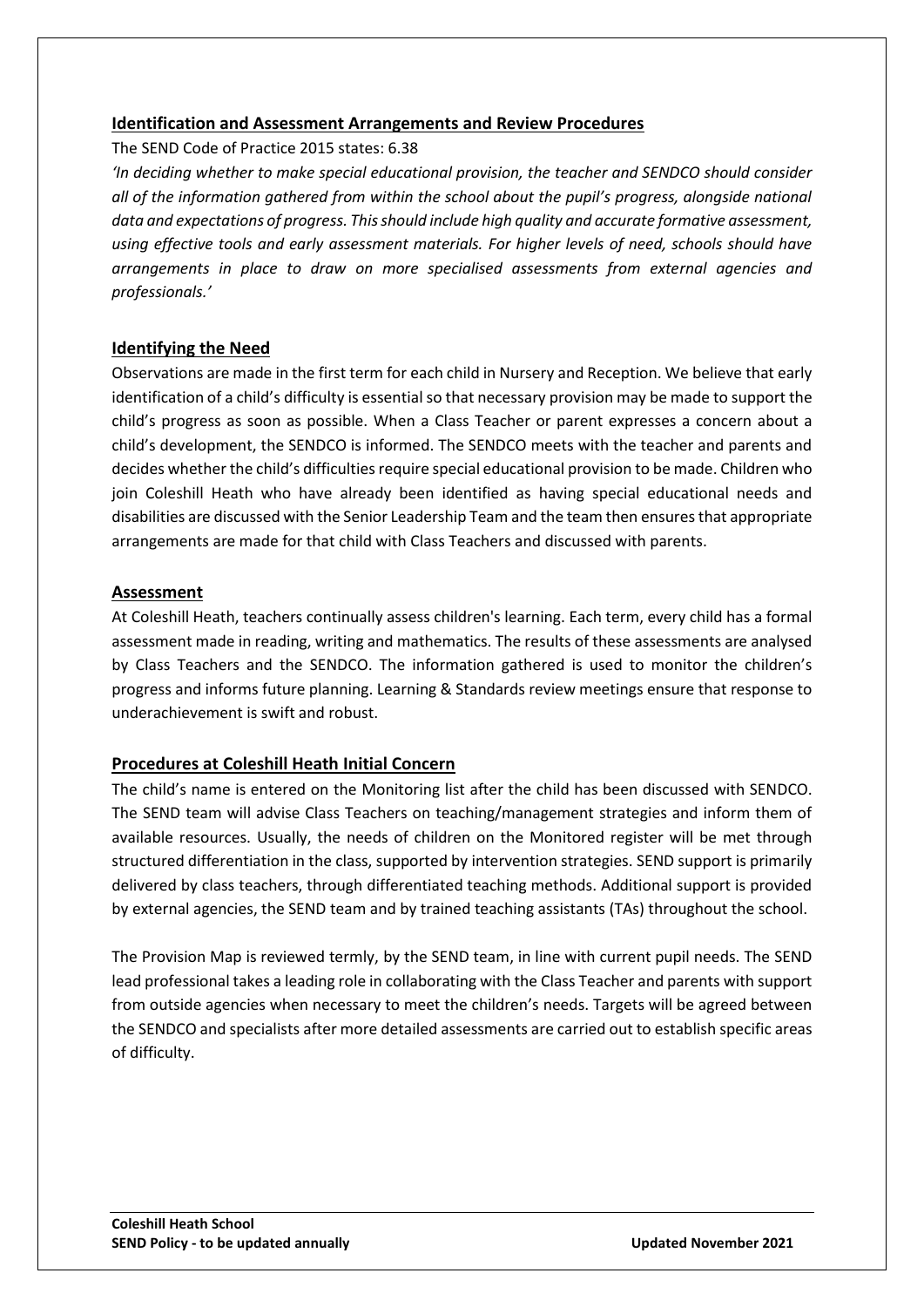#### **Education and Health Care Plans (EHCPs)**

An Education and Health Care Plan is drawn up stating the Special Educational Provision to be made for the child. The LA provides extra funding to the school and the child is supported both in class and individually by a TA according to their perceived needs. All adults working with the child liaise to ensure curriculum tasks are adapted to incorporate any extra guidance provided from outside agencies.

Every EHCP is reviewed annually. At this review, the child's progress is considered in the light of the targets set. The special provision made for the child is discussed and evaluated. If it is thought the statement should be maintained, new targets are agreed for the coming year. Parents' comments are sought two weeks before the annual review. The views of the child are always sought and recorded before the review.

#### **The SEND Record**

Any SEND information for individuals will be added to CPOMS. Information kept will include up-to date:-

- EHCPs
- Review meeting notes
- Other SEND information e.g. reports from outside agencies and professionals
- Records of any interviews, discussions, phone calls etc.

An individual file for each child on the SEND register will also be kept in a locked cupboard in the SENDCO's office. These files include more detailed information about the child and their needs.

#### **Confidentiality**

The confidential nature of special needs meetings, case conferences or children's records is understood by all staff members. It is also understood that should any report be written on a child the parents must be enabled and encouraged to have access. We would consider it good practice to give parents a copy after discussing it with them. Nothing should be written that would not be shared with the parents/carers.

#### **Storing and Managing Information**

Pupil records and SEN information may be shared with staff working closely with SEN pupils to enable them to better meet the individual child's needs. We are grateful to parents for their information sharing and openness and respect their confidentiality. Pupil SEN files are kept in a locked filing cabinet. Individual SEN files are transferred to receiving schools when pupils leave Coleshill Heath School.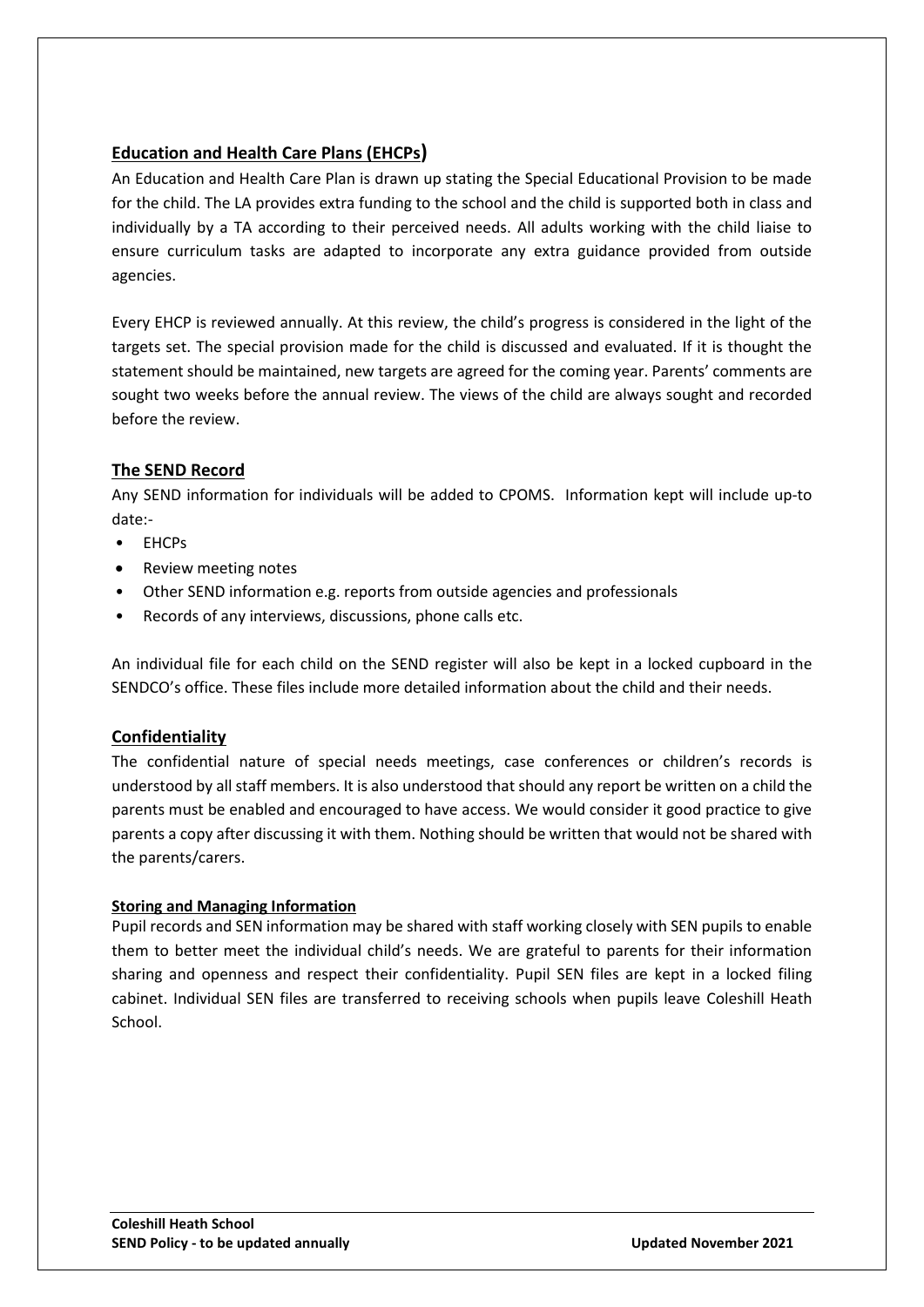#### **Arrangements for providing access to pupils with SEND to a balanced curriculum**

At Coleshill Heath, we believe that all children have the right to participate in the full range of activities on offer at the level appropriate to their development. It is our intention to meet the needs of all children attending the school through a structured system of planning, assessment and record keeping linked to the National Curriculum. Children with SEND will have access to the curriculum through carefully planned activities provided to encourage meaningful learning. Some children will receive extra teaching support according to their level of need. Whenever possible, support will be classroom based. However, it may be necessary to withdraw small groups of children to provide specific skill based teaching.

#### **Equal Opportunities**

We believe that it is important that children with SEND are able to fully participate in and are encouraged to contribute to all aspects of school life. The planning is designed to include the children within the class whilst meeting their needs. Our Equal Opportunities Policy clearly states that we encourage mutual respect and equal access to the curriculum subject to appropriate modification.

#### **Health and Safety**

Pupils with an identified Special Education Need are supported by high levels of staffing at all times and individual pupil support plans, risk assessments and behaviour plans support pupil needs where needed.

#### **Governing Body**

Through monitoring the operation of the policy, the governors must make sure that:

- The necessary provision is made for pupils with Special Educational Needs and Disabilities
- Pupils' needs are communicated to all involved teachers
- Teachers are aware of the need to identify and respond to SEND
- There is an inclusive policy which supports the needs of pupils with Special Educational Needs and Disabilities
- The policy is updated annually and is accessible to the public
- Special Educational Needs and Disabilities do not unreasonably restrict integration and there is an appropriate balance.

A member of the Governing Body is identified at the first Governors' Meeting in the Autumn Term, as the current designated SEND Governor. In the event of the SEND Governor leaving during the year, the Chair of Governors assumes the role until the next Governors' meeting. Regular meetings will be held with the SENDCO and the SEND Governor to monitor the successful implementation of the school's Special Needs Policy. The SEND Governor will report to the Governing Body.

#### **INSET**

The SEND team and SLT will assess training needs in relation to whole school development, providing an appropriate programme for both teaching and non-teaching staff. The SENDCO and SEND team attend training sessions in order to fulfil the requirements of the Code of Practice and monitor and maintain the policy of the school effectively.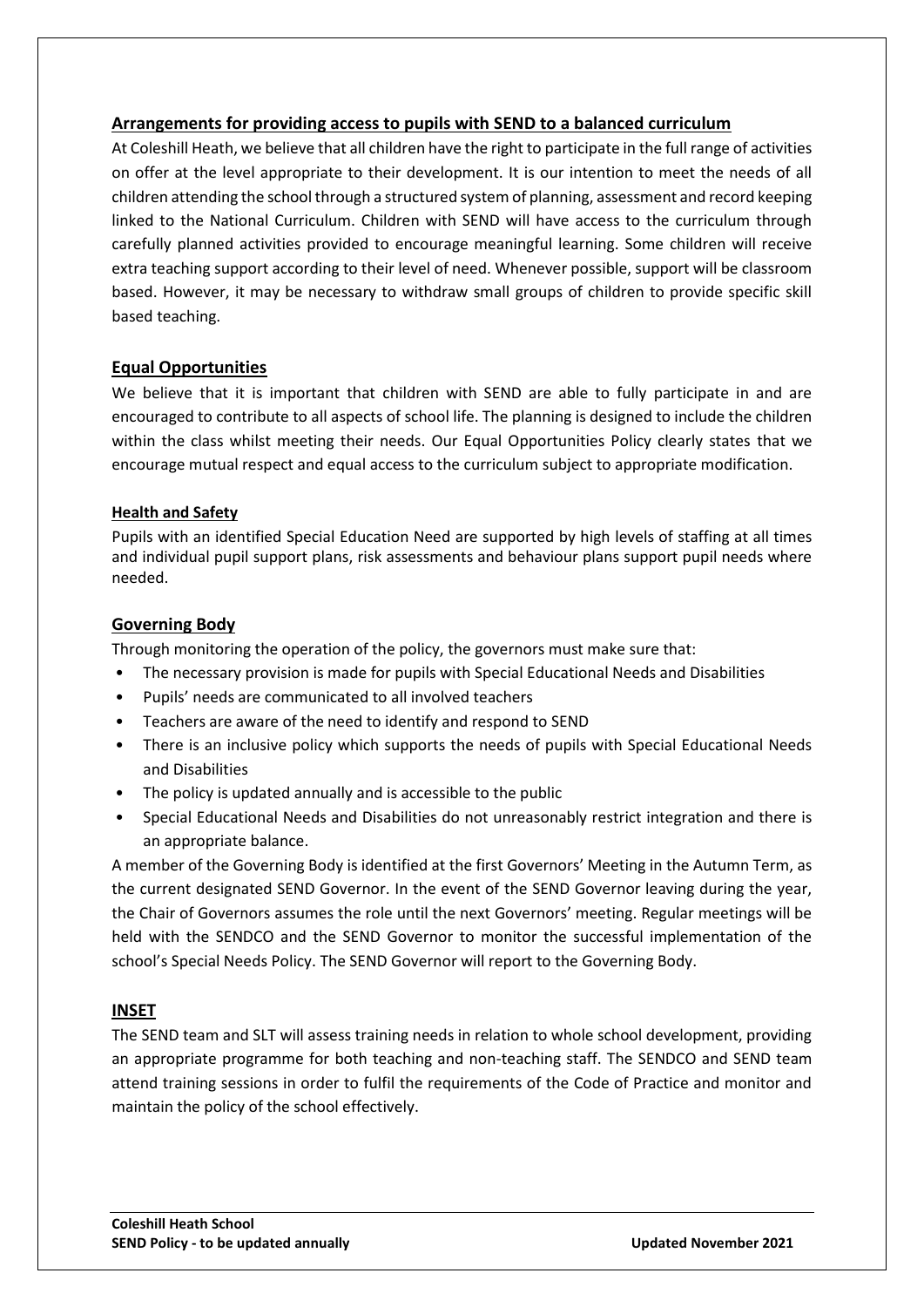#### **Outside Agencies**

The SEND lead professionals meet regularly with adults working with children with SEND. All adults involved with educational progress in the core subjects work with the school's assessment documents. The development and progress of each SEND child is monitored and reviewed with a record of intervention and meetings kept on a whole school register. Meetings are organised with parents, teachers, outside agencies and the SENDCO as required. For those children with specific medical special needs, there is regular liaison between the Health Authority and the school. All outside agencies are invited to send a report or attend review meetings for those children transferring from another school to Coleshill Heath, there is a regular contact prior to the changeover. The SENDCO will be responsible for integrating children into Coleshill Heath School.

#### **External Agencies include**:-

- Educational Psychology Service
- Solihull Inclusion Support Service (SISS)
- Special Educational Needs Teaching Assessment and Advice (SENTAA)
- Physiotherapy Service
- Children's Services
- Occupational Therapy Service
- School Nursing Team
- Health Visitors
- Community Paediatrician
- Specialist Assessment Service
- Speech and Language Therapy Service
- Children and Adolescent Mental Health Service (SOLAR)

#### **Supporting Parents and their families - parents can refer to:**

Coleshill Heath Website: About Us:SEND:SEND information report/Local Offer

or

A paper copy can be made available upon request.

Parents can refer to the school website to see the school based Local Offer. The SENDCO can provide parents with information about how to contact other agencies to support the family and pupil. Additionally it is the SENDCOs responsibility to ensure that SEND children are able to access exams, other assessments and support pupils and their families at transition times: across key stages, class to class and to another school

#### **SEND and Inclusion In-service Training**

The SENDCO evaluates the training and development needs of staff on an annual basis and liaises with the Continuing Professional Development leader to plan training accordingly.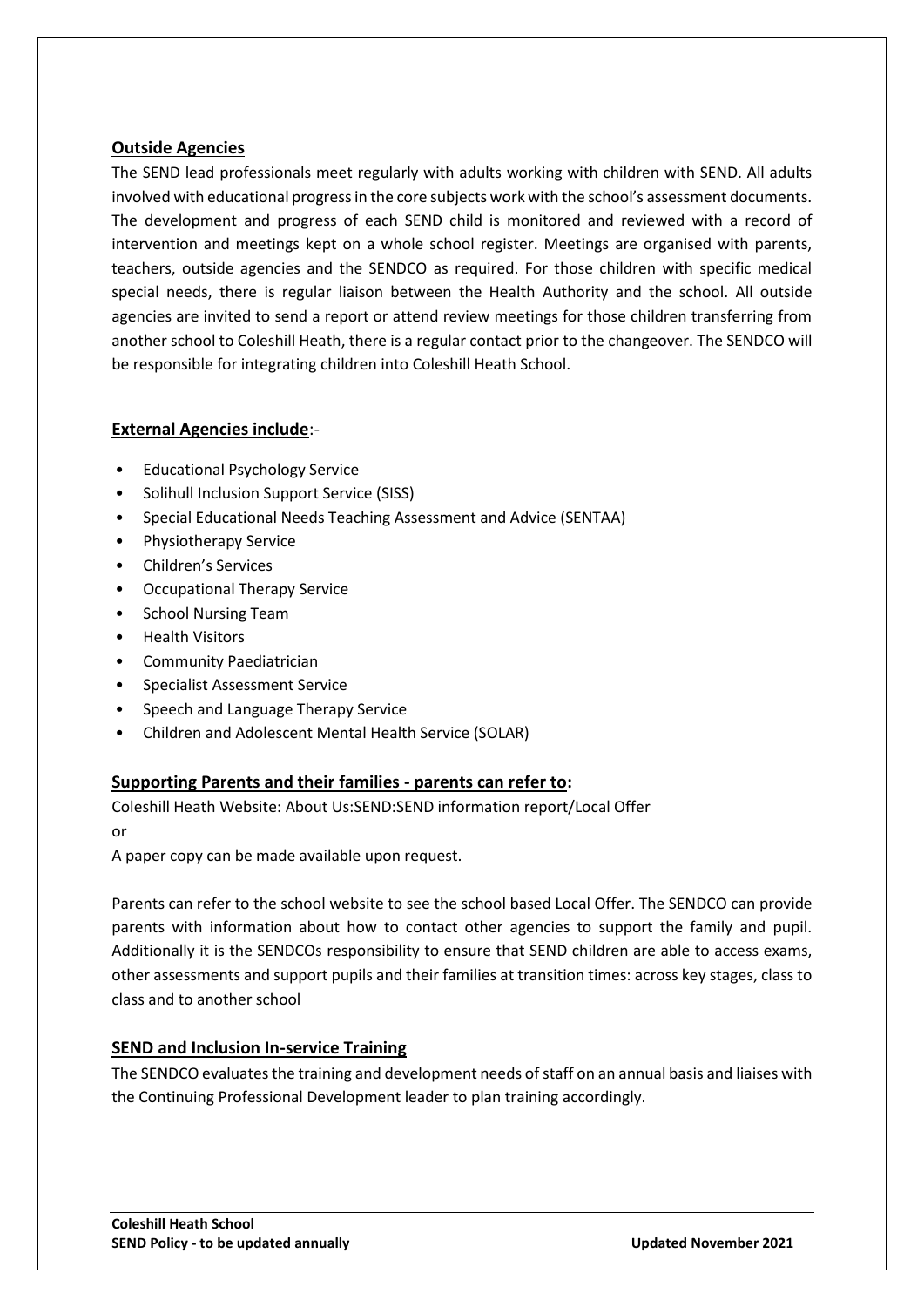### **Coleshill Heath School**

### **Inclusion, Behaviour and Welfare Team**

### **Including SEND**

## **Headteacher [DSL]**

### **DHT**

**Behaviour and Welfare/Named SENDco**

**[Designated Teacher for LAC]**

**Lead** 

**Practitioners**

[ASD, CLD, SEMH]

Assistant SENDcos

Safeguarding, Welfare and Inclusion Manager [DSL]

**Phase Leaders** 

**Teachers**

**Teaching Assistants** 



**Teaching Assistants**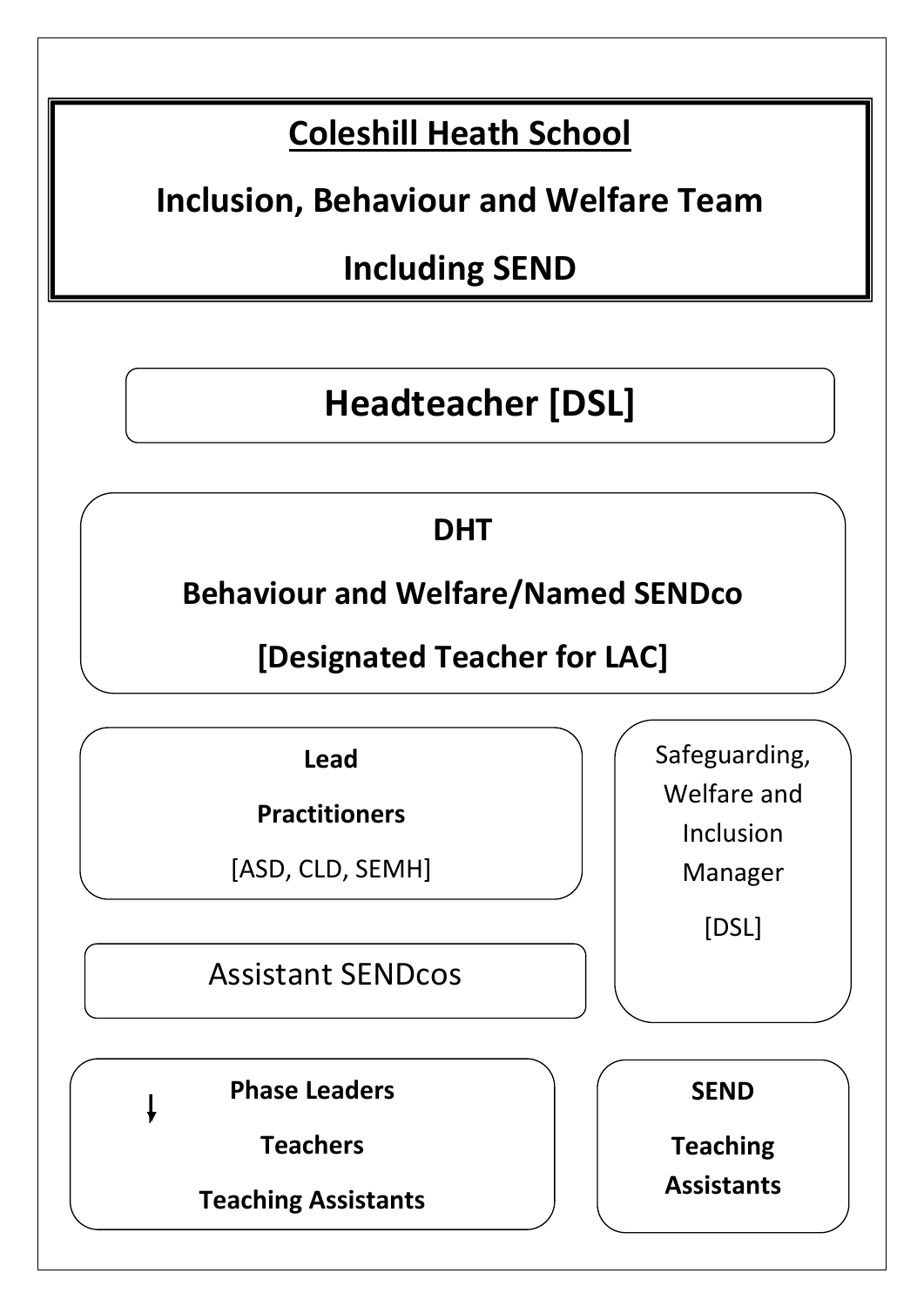#### **Appendix 1**

### **COLESHILL HEATH SCHOOL**

**Graduated approach to SEND identification**

**Quality First Teaching**  *(Concerns Raised)*



**Further investigation**  *(Class teacher and SENCO)*



**Planning**

*(Next steps, solution driven, including identifying long term outcomes)*



**Do** 

*(Implementing agreed actions)*

**Review (Evaluate impact of actions) progress made or move to: Involve specialists** *(Seek additional advice and implement strategies)*

**Ongoing, if no progress over period of time may result in an application for EHCP Educational, Health and Care Plans EHCP**